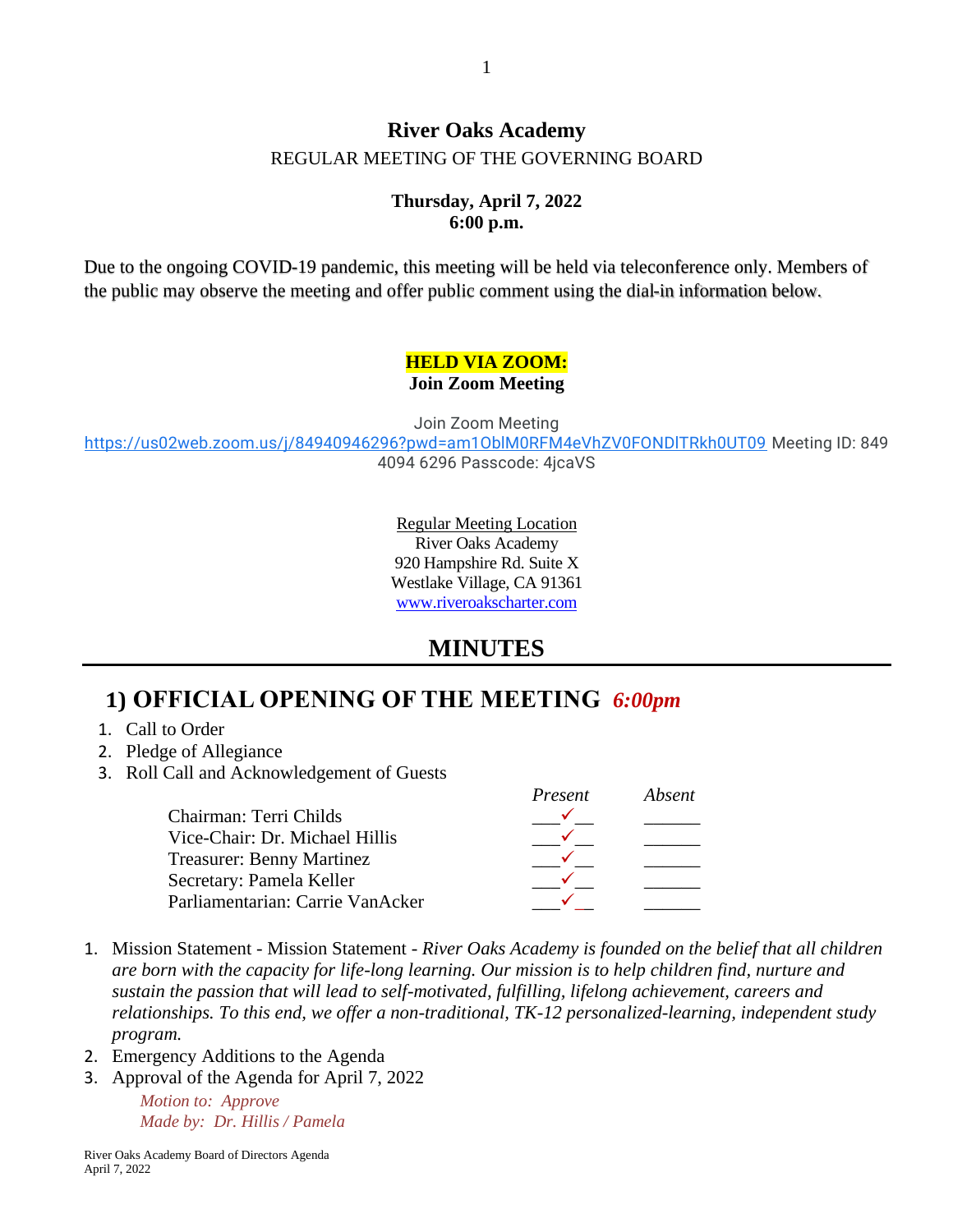*Motion is: Carried 5-0-0; with Terri, Dr. Hillis, Pamela, Benny, and Carrie in favor* 

## **2) ORGANIZATIONAL**

N/A

### **3) PUBLIC COMMENTS**

*Citizens who would like to address the Board on any item on the Agenda may do so now or when the President requests comments from the Public as the Board is considering the item. This portion of the Board meeting is set aside for members of the audience to make comments or raise issues that are not specifically on the agenda. These presentations, both during open and agendized topics, are limited to three (3) minutes per presentation and the total time allotted to non-agenda items will not exceed fifteen (15) minutes.*

### **4) INFORMATION AND DISCUSSION ITEMS**

*These items are presented to the Board for information only and are not subject to action at this meeting. These items may be added to a future meeting for action by the Board.*

- 1. Budget Committee Informational (2 min)
- 2. Parent Advisory Council (PAC) Informational (2 min) *Maria Montagne presented on behalf of PAC*
- 3. Teacher's Report Informational (2 min) *Leslie Maple recapped a successful Earth Day event, and teachers have been busy with CAASP testing.*
- 4. Oxnard Report (2 min) *Maria shared annual improvement survey results, which can be found in the Board Meeting binder.*
- 5. Student Report Informational (2 min)
- 6. Career Pathways Report Informational (2 min)
- 7. Social-Emotional Learning—Informational (2 min)
- 8. High School Guidance Counselor—Informational (2 min) *Richard Intlekofer gave update regarding: SAT/PSAT testing, many students doing dual enrollment with colleges, meeting with seniors and incoming 9th graders, High School Handbook has been revised for 22/23, and many graduating seniors are going on to various colleges in the fall.*

### **5) REPORTS**

1. Board Chairperson's Report *Ms. Childs attended the Earth Day event and had a great opportunity to get talk with parents and teachers. She loved seeing the different stations that mixed fun with learning and science. Ms. Childs expressed that she would like to see ROA focus on science as much as possible; the science field is becoming more important on a societal basis, and we should continue to 'level up' our science program. Ms. Childs believe that our ELA and Math program has received more support in the past, and now would be a good time to put more emphasis on the science program.*

- 2. Individual Board Member Report
- 3. Director's Report
- 4. BSA Report
- 5. VCOE Report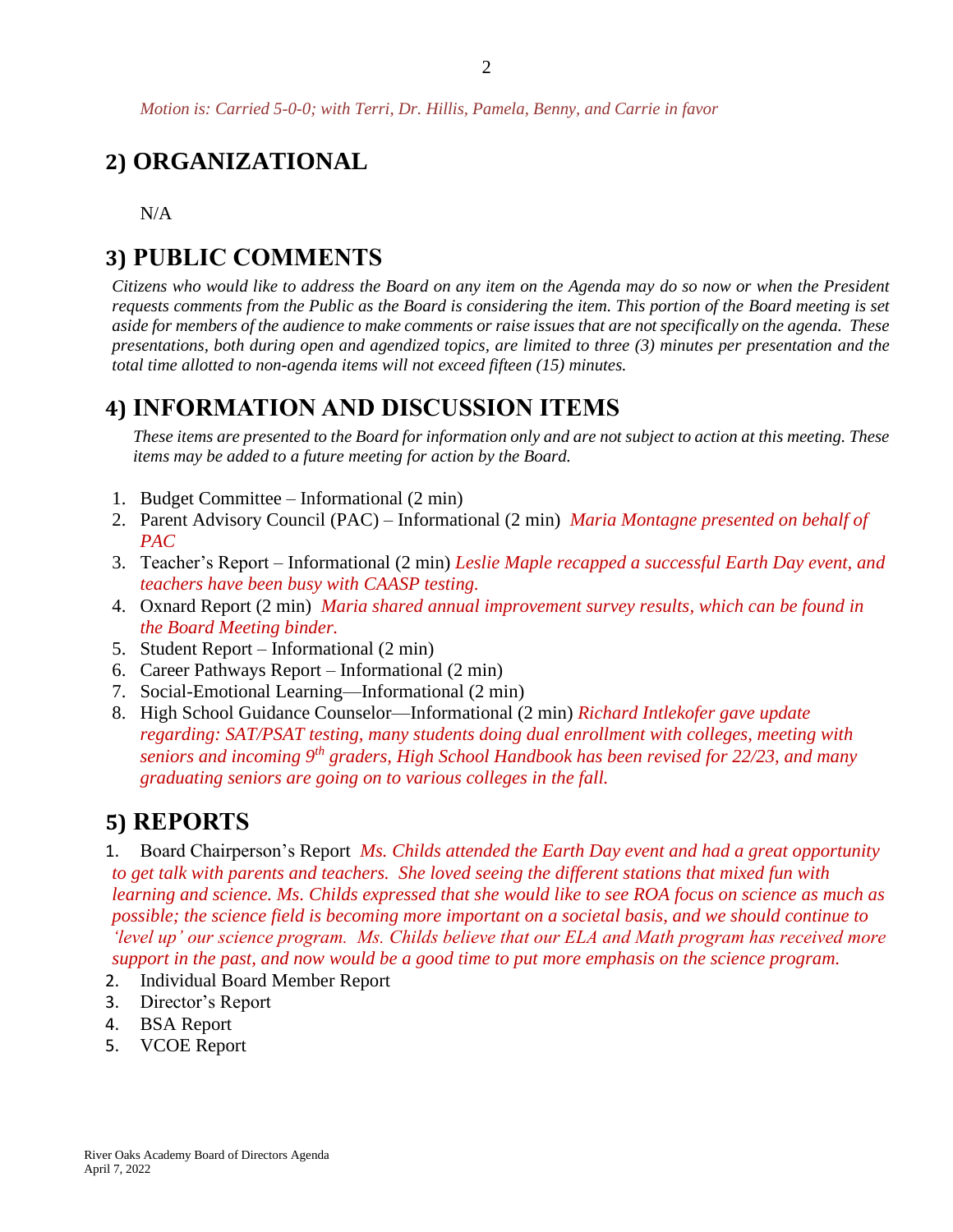## **6) CONSENT AGENDA ITEMS**

*Actions proposed for the Consent Agenda are items consistent with adopted policies and approved practices of River Oaks Academy and are deemed routine in nature. The Board will be asked to approve all of the Consent Agenda items by a single vote unless any member of the Board or the Public asks that an item be removed from the Consent Agenda and considered and discussed separately.*

- 1. Consideration to approve the March 3, 2022 Minutes
- 2. Consideration to approve the ROA Financial Statement
- 3. Consideration to approve the ROA Board Report of Purchase Orders
- 4. Consideration to approve the ROA Board Report of Commercial Checks
- 5. Consideration to approve the ROA PAC Transaction Detail Report

*Public Comments: None Motion to: Approve Made by: Benny / Dr. Hillis Motion is: Carried 5-0-0; with Terri, Dr. Hillis, Pamela, Benny, and Carrie in favor*

# **7) ACTION ITEMS**

- 1. Review, Discussion, and Approval of the purchase of an additional
	- a. 40 HP Chromebooks 11 G8-Education Edition; not to exceed: \$13,889.00
	- b. 40 MaxCases for the Chromebooks; not to exceed \$1,600.00

*Public Comments: None Motion to: Approve Made by: Dr. Hillis / Pamela Motion is: Carried 5-0-0; with Terri, Dr. Hillis, Pamela, Benny, and Carrie in favor*

- 2. Review, Discussion, and Approval of the renewal of our membership with the CSDC (Charter School Development Center). Not to exceed: \$1,038.00
	- a. We are a member of this organization which supports charter schools within the State of California.

*Public Comments: None Motion to: Approve Made by: Pamela / Benny Motion is: Carried 5-0-0; with Terri, Dr. Hillis, Pamela, Benny, and Carrie in favor*

3. Review, Discussion, and Approval of the administrator's stipend for the extra duty work hours for the Summer Academy (June 27-August 5); \$2,000.00 each per week.

*Public Comments: None*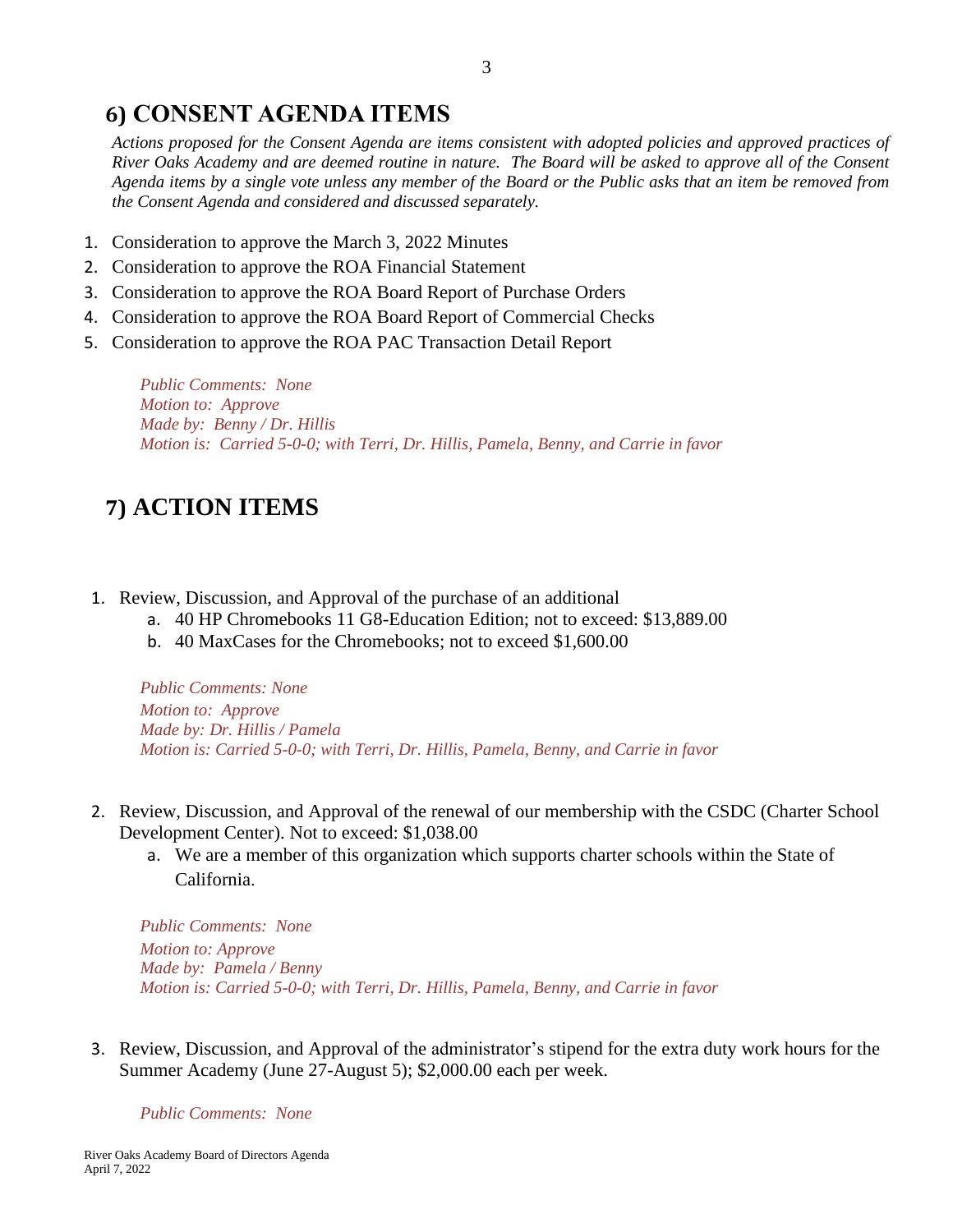*Motion to: Approve Made by: Benny / Pamela Motion is: Carried 5-0-0; with Terri, Dr. Hillis, Pamela, Benny, and Carrie in favor*

- 4. Review, Discussion, and Approval of a stipend for Jennifer Anderson for being in charge of the daily Facts & Snacks for our K-8 students; not to exceed \$1,000.00 for the spring semester.
	- a. With the new legislation, this has been an added task for Jennifer to make sure that the daily Zoom meeting for Facts & Snacks is open and available, as well as daily attendance for all the students who participate for auditing purposes.

*Public Comments: None Motion to: Approve Made by: Dr. Hillis / Benny Motion is: Carried 5-0-0; with Terri, Dr. Hillis, Pamela, Benny, and Carrie in favor*

- 5. Review, Discussion, and Approval 4 additional Parent Connect meetings with Ms. Bonnie Vandenberg at \$80/session; not to exceed: \$320.00
	- a. Our parents who have attended these Parent Connect sessions expressed an interest in continuing the sessions for one more month. We therefore have added 4 more sessions.

*Public Comments: None Motion to: Approve Made by: Pamela / Dr. Hillis Motion is: Carried 5-0-0; with Terri, Dr. Hillis, Pamela, Benny, and Carrie in favor* 

- 6. Review, Discussion, and Approval of adding an annual subscription for taking site attendance with a barcode system through School Pathways; not to exceed \$750 for the annual subscription and \$500 for a one-time implementation charge for a total of \$1,250.00
	- a. We would like to add this feature to our current School Pathways (SIS) in order for us to better keep track of student hours at our resource centers. We will be able to figure the student hours into our funding determination calculation and be able to use some facility charge for the instructional 80% of the SB740 requirements by being able to document student attendance at the centers.

*Public Comments: None Motion to: Approve Made by: Pamela / Dr. Hillis Motion is: Carried 5-0-0; with Terri, Dr. Hillis, Pamela, Benny, and Carrie in favor*

- 7. Review, Discussion, and Ratification to add another resource teacher to help with the student load in our SPED department:
	- a. Employee 21223014 SPED (Resource Teacher)

*Public Comments: None*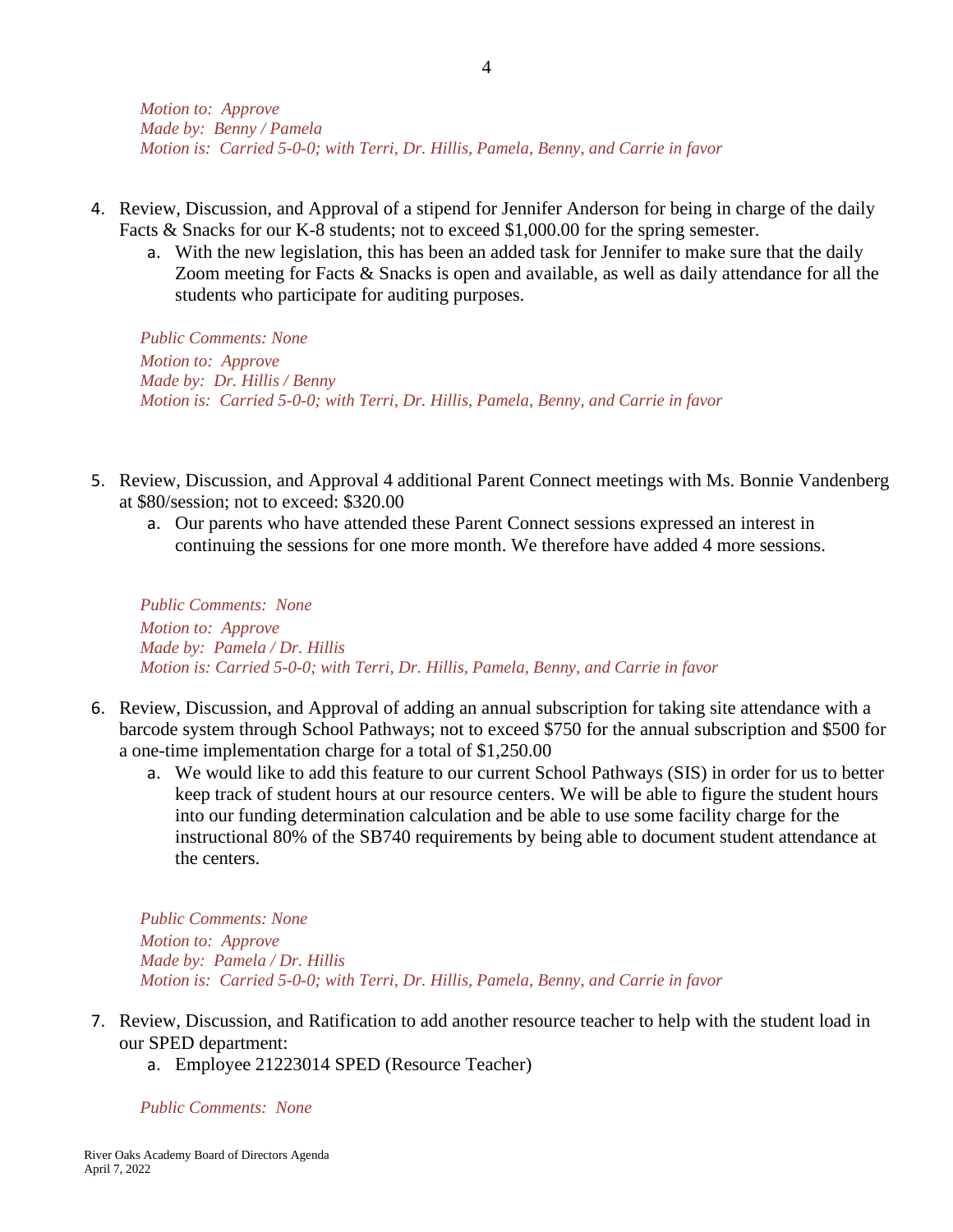*Motion to: Approve Made by: Benny / Dr. Hillis Motion is: Carried 5-0-0; with Terri, Dr. Hillis, Pamela, Benny, and Carrie in favor*

- 8. Review, Discussion, and Approval of the Adapted Physical Education Specialist 2022-2023 Agreement with the VC SELPA to cover the proportional share of costs for services provided by them for Adapted PE when needed.
	- a. Since we contract with the VC SELPA for certain services, such as OT and PT when needed, this is another service that we have utilized before on occasion and the VC SELPA is now asking for us to be participating in a proportional share of costs for such services for next year.

*Public Comments: None Motion to: Approve Made by: Pamela / Dr. Hillis Motion is: Carried 5-0-0; with Terri, Dr. Hillis, Pamela, Benny, and Carrie in favor*

- 9. Review, Discussion, and Ratification to encumber additional funds for our nurse, Polly Vlasik. Not to exceed: \$500.00
	- a. Polly is our nurse who takes care of our vision and hearing screenings and participated in IEPs when a nurse is needed to be present.

*Public Comments: None Motion to: Approve Made by: Dr. Hillis / Pamela Motion is: Carried 5-0-0; with Terri, Dr. Hillis, Pamela, Benny, and Carrie in favor*

10. Review, Discussion, and Approval of the following curriculum purchases; \$66,457.65.

| Curriculum Associates / i-Ready                       | \$<br>10,500.00 |
|-------------------------------------------------------|-----------------|
| Imagine Learning / Edgenuity, Digital Library         | \$<br>13,000.00 |
| Imagine Learning / Edgenuity, eDynamic Electives      | \$<br>990.00    |
| <b>Mystery Science</b>                                | \$<br>849.00    |
| School Specialty / Triumph Learning                   | \$<br>6,016.18  |
| Singapore Math                                        | \$<br>5,720.30  |
| Jump Math                                             | \$<br>2,632.50  |
| Rainbow Resource / Saxon Math                         | \$<br>404.55    |
| Math-U-See                                            | \$<br>6,940.00  |
| <b>ELA All About Learning Press</b>                   | \$<br>1,305.20  |
| <b>IELA Rainbow Resource Center</b>                   | \$<br>1,850.60  |
| Jac Kris Publishing / Winning with Writing            | \$<br>299.90    |
| <b>ELA School Specialty / Wordly Wise</b>             | \$<br>584.14    |
| <b>IELA Evan Moor</b>                                 | \$<br>2,609.84  |
| <b>ELA The Critical Thinking Co</b>                   | \$<br>559.70    |
| <b>Triumph ELA</b>                                    | \$<br>5,455.30  |
| Social Studies Rainbow Resource Center                | \$<br>3,312.44  |
| Weekly Studies: Social Studies, Science, & Well-Being | \$<br>3,428.00  |